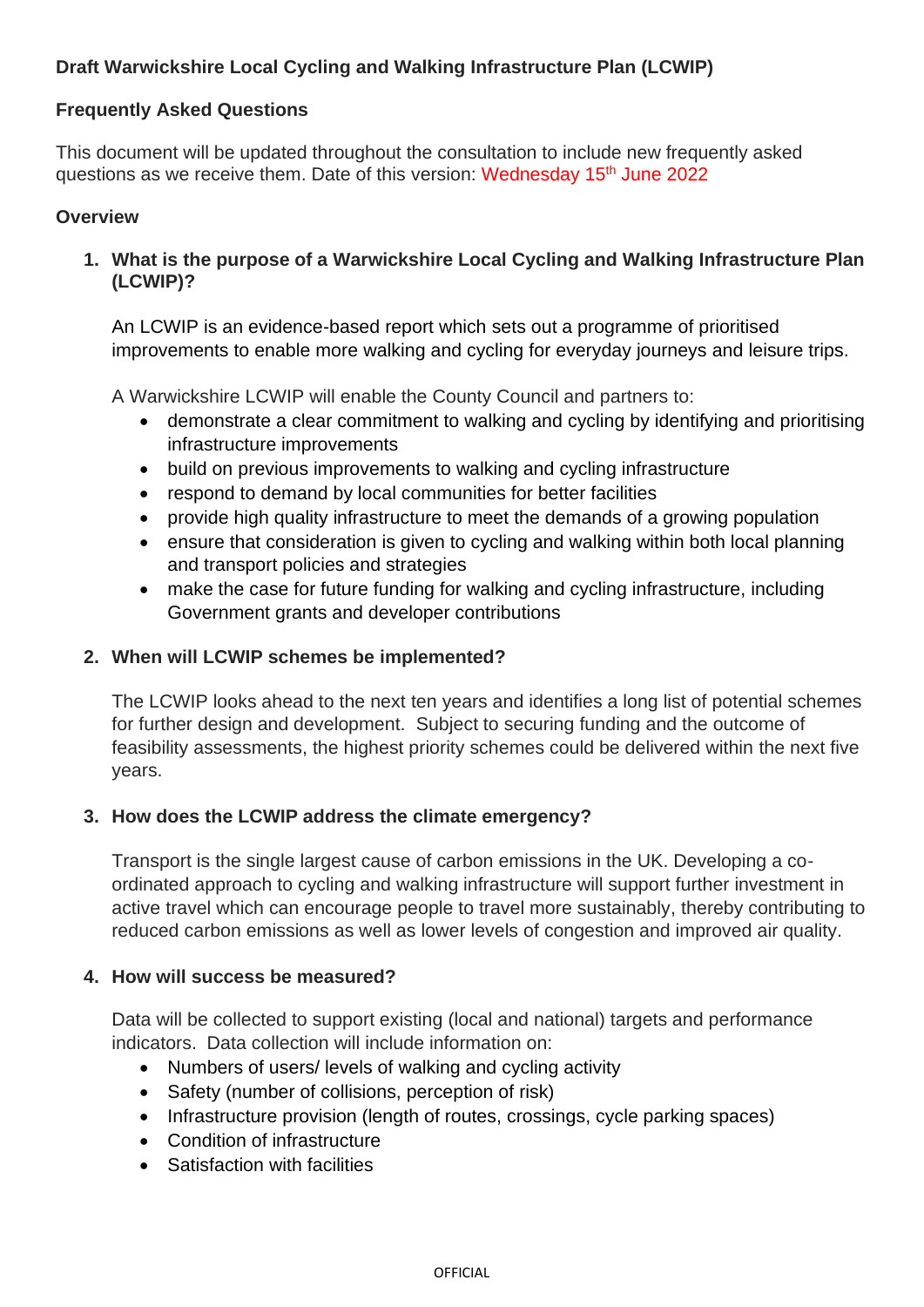## **5. What is the difference between the LCWIP and a Local Transport Plan (LTP)?**

A Local Transport Plan has a wider scope than the LCWIP and incorporates all modes of transport. Warwickshire's LTP sets out the transport needs, challenges, priorities and objectives for the county. The current LTP, which covers the period 2011-26 includes themed strategies, including Walking and Cycling Strategies. Warwickshire County Council is currently refreshing the LTP, and it is expected that the Walking and Cycling Strategies will be combined into a single Active Travel Strategy.

The LTP sets policies for the promotion and encouragement of safe, integrated, efficient and economic transport, as well as proposals for implementation of these policies. Both the LTP and LCWIP are important for identifying schemes and seeking developer contributions as well as providing evidence to support investment.

By providing network plans and identifying a range of potential schemes, the LCWIP provides more detail of an active travel programme to help deliver the Active Travel Strategy.

## **6. Why we are producing / consulting on an LCWIP before agreeing the LTP?**

The Department for Transport expects local authorities to prepare LCWIPs and therefore agreeing the LCWIP will put us in a better position to bid for government funding and secure network improvements from developers. Furthermore, initial consultation carried out on the key themes for inclusion within the LTP has given a strong steer that there is a local interest in improving opportunities for active travel. The LCWIP can operate as a standalone plan, but will also help us deliver LTP objectives. The LCWIP will be reviewed regularly and can be updated alongside the LTP.

## **7. What is the difference between the LCWIP and a Rights of Way Improvement Plan (ROWIP)?**

All local highway authorities are required to prepare a Rights of Way Improvement Plan and review this every 10 years. The LCWIP is not a required document but will cover a similar timescale. Both documents set out future plans for prioritising improvements, although the LCWIP covers all types of walking and cycling infrastructure whilst the ROWIP only covers public rights of way.

## **8. These schemes seem very ambitious - how much will the LCWIP schemes cost? And who will fund this?**

The Warwickshire LCWIP identifies almost 200 walking and cycling schemes, for potential delivery by Warwickshire County Council and its partners. In order to deliver schemes that make a real impact over the next 10 years, a substantial amount of funding will be required. Following consultation on the LCWIP, further work will be undertaken to estimate the costs of the schemes identified.

The publication of a Warwickshire LCWIP supports the case for future funding for walking and cycling infrastructure – therefore helping to draw down external grants and developer contributions. This is additional to funds already allocated as part of Warwickshire County Council's transport programme.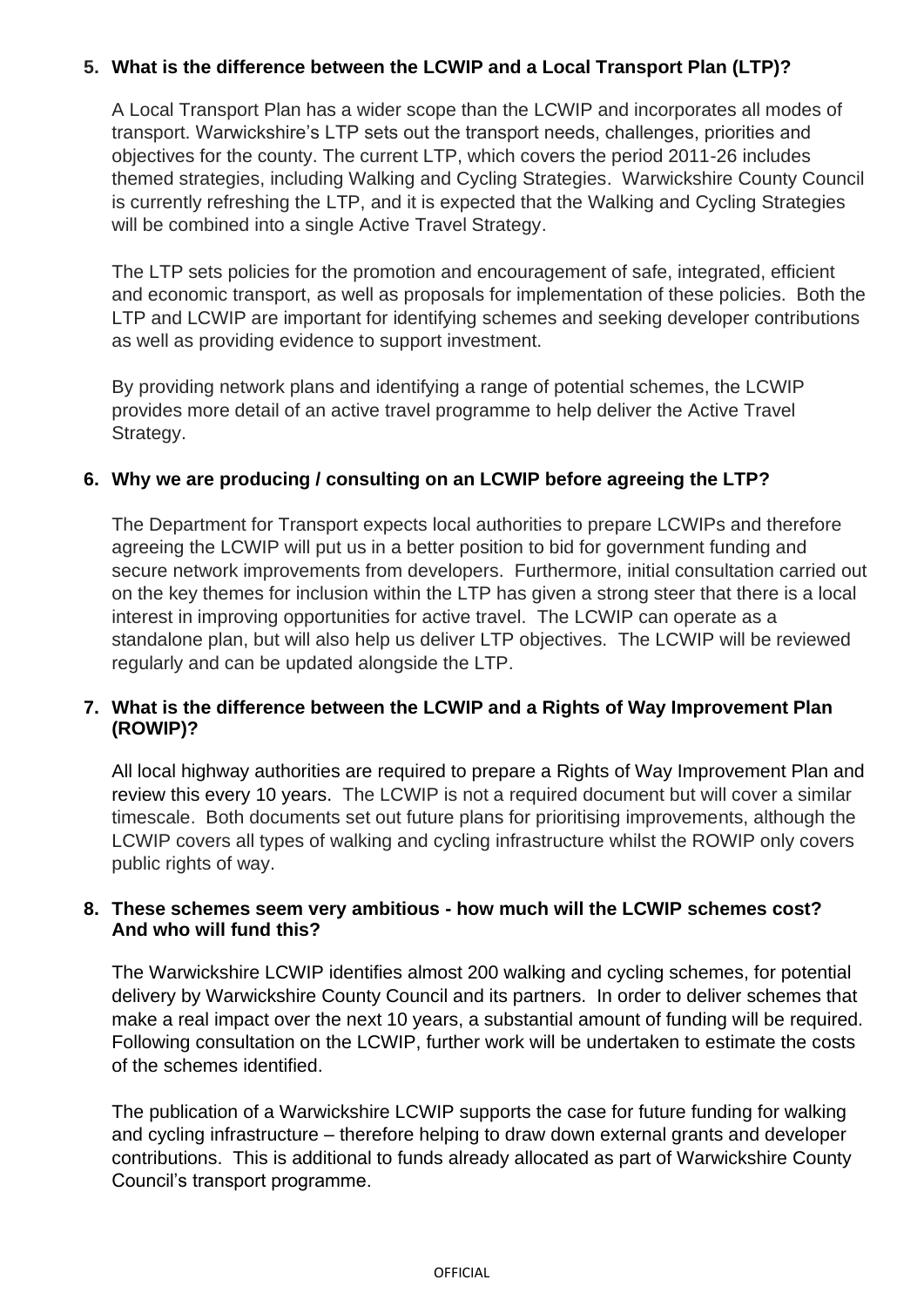## **9. Why doesn't the LCWIP provide detailed drawings for new walking and cycling routes?**

The Warwickshire LCWIP provides an overview of walking and cycling networks and identifies potential routes and zones where more detailed studies are required. It shows indicative alignments for potential routes. More detailed drawings of potential routes will be shared during the development of individual schemes. This is normally once schemes have secured funding needed to pay for engineering feasibility assessments to be carried out.

## **10. Will all the schemes in the LCWIP be delivered to the desirable standards set out in the Government's Local Transport Note 1/20: Cycle Infrastructure Design?**

The Warwickshire LCWIP identifies possible types of infrastructure for each of the potential walking and cycling routes. When schemes are progressed, we will look to provide safe walking and cycling links for all to use, in line with best practice and latest guidelines.

## **11.How can walking and cycling schemes support biodiversity?**

The Warwickshire LCWIP provides an overview of walking and cycling networks and identifies potential routes and zones where more detailed studies are required. When schemes are progressed, opportunities to support biodiversity will be considered – including verges/planting, sustainable drainage and rewilding. Ecological surveys and biodiversity plans will be prepared where appropriate.

## **12.How does the LCWIP support child-friendly Warwickshire?**

The LCWIP sets out a future network of improved walking and cycling facilities, and this supports children by providing:

- Safer routes for walking and cycling, separated from motor traffic wherever possible
- Links to key destinations used by young people including schools and colleges
- Space for recreation, exercise and outdoor socialising helping mental and physical health
- New and wider paths that are more suitable for families with pushchairs and prams, as well as young children on scooters, 'balance' bikes, bike trailers and tag along bikes
- Facilities that support an active travel culture from an early age

## **13.Does the LCWIP have any public health benefits?**

The LCWIP sets out plans for a future network of improved walking and cycling facilities, which will provide new spaces for physical activity and wellbeing and create new opportunities for people to lead active and healthy lives.

## **14.What can the LCWIP do to support tourism and local businesses?**

Research has shown that walking and cycling visitors often spend more and stay longer than people in cars. Transport for London has set out a series of reports, studies and evidence to present the economic benefits of walking and cycling at the following website: [https://tfl.gov.uk/corporate/publications-and-reports/economic-benefits-of-walking-and](https://tfl.gov.uk/corporate/publications-and-reports/economic-benefits-of-walking-and-cycling)[cycling](https://tfl.gov.uk/corporate/publications-and-reports/economic-benefits-of-walking-and-cycling)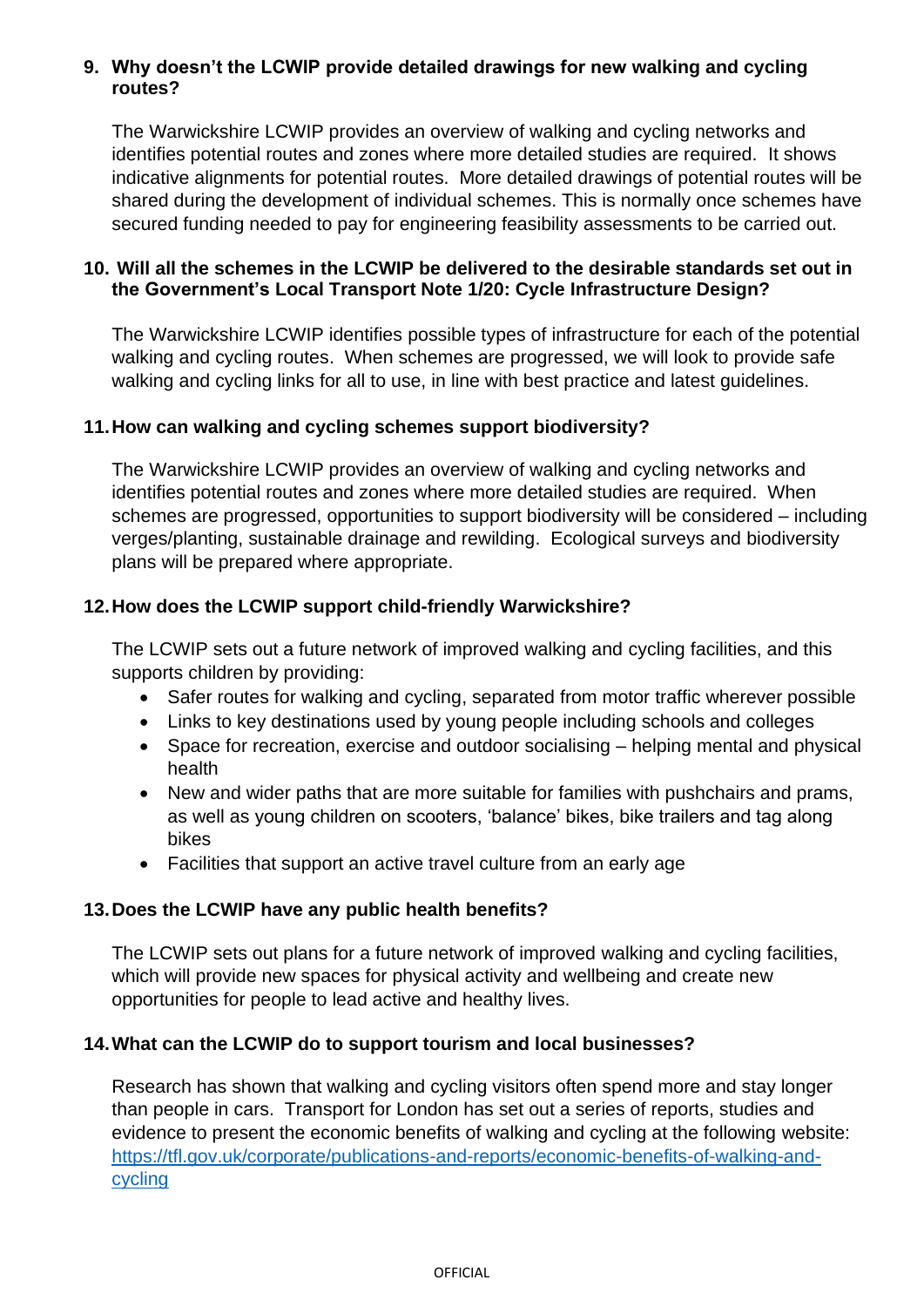The LCWIP includes walking and cycling routes that link visitor destinations, including town centres, thereby supporting a more sustainable local economy. Some of the proposed cross-county leisure routes could become tourist destinations in themselves as people seek out the most attractive traffic-free routes along rivers, canals and through country parks.

## **The consultation**

## **15.Why are you running this consultation when most schemes have not got any funding?**

We want to find out what local people think of potential schemes so that we can develop a long-term programme of walking and cycling improvements. Local feedback will help us make a better case for securing this funding in future.

## **16.How will you ensure the consultation is accessible to people who do not have access to the internet?**

We will be promoting the consultation widely and making paper copies of the survey and supporting information available to those who require this. Paper copies are available by telephoning 01926 412395 or by email: [contactcommunitiesgrp@warwickshire.gov.uk.](mailto:contactcommunitiesgrp@warwickshire.gov.uk) Public drop-in sessions are being held where you can find out more about the proposals and put any questions you have to the design team.

## **17.Who can take part in the consultation? Can I tell other people to take part?**

We welcome opinions and feedback from all members of the public. We would like to hear from people who live, work, study, do business, or visit the county. Your views, opinions and insight are valuable to us and will help shape the project. Please share the link to the online survey with anyone you think would be interested in taking part. [www.warwickshire.gov.uk/ask](http://www.warwickshire.gov.uk/ask)

## **LCWIP Network Plans and Prioritisation**

## **18.How does the LCWIP integrate with major projects such as Transforming Nuneaton and Transforming Bedworth?**

The LCWIP sets out plans for a future network of improved walking and cycling facilities, which includes stand-alone walking and cycling projects and those which form part of larger highway projects and regeneration programmes.

Core walking zones are areas with greatest potential for walking investment and improvement. The Core Walking Zone for Nuneaton is shown as 'programmed' because design work is already underway for walking improvements, funded through the Transforming Nuneaton project [\(https://www.transformingnuneaton.co.uk/\)](https://www.transformingnuneaton.co.uk/).

The Core Walking Zone for Bedworth is shown as 'potential' as further work is needed to identify walking measures. Some funding has already been secured through the Levelling Up Fund for connections between the leisure centre, Miners Welfare Park and the town centre [https://www.be-nu.co.uk/bedworth-plans.](https://www.be-nu.co.uk/bedworth-plans)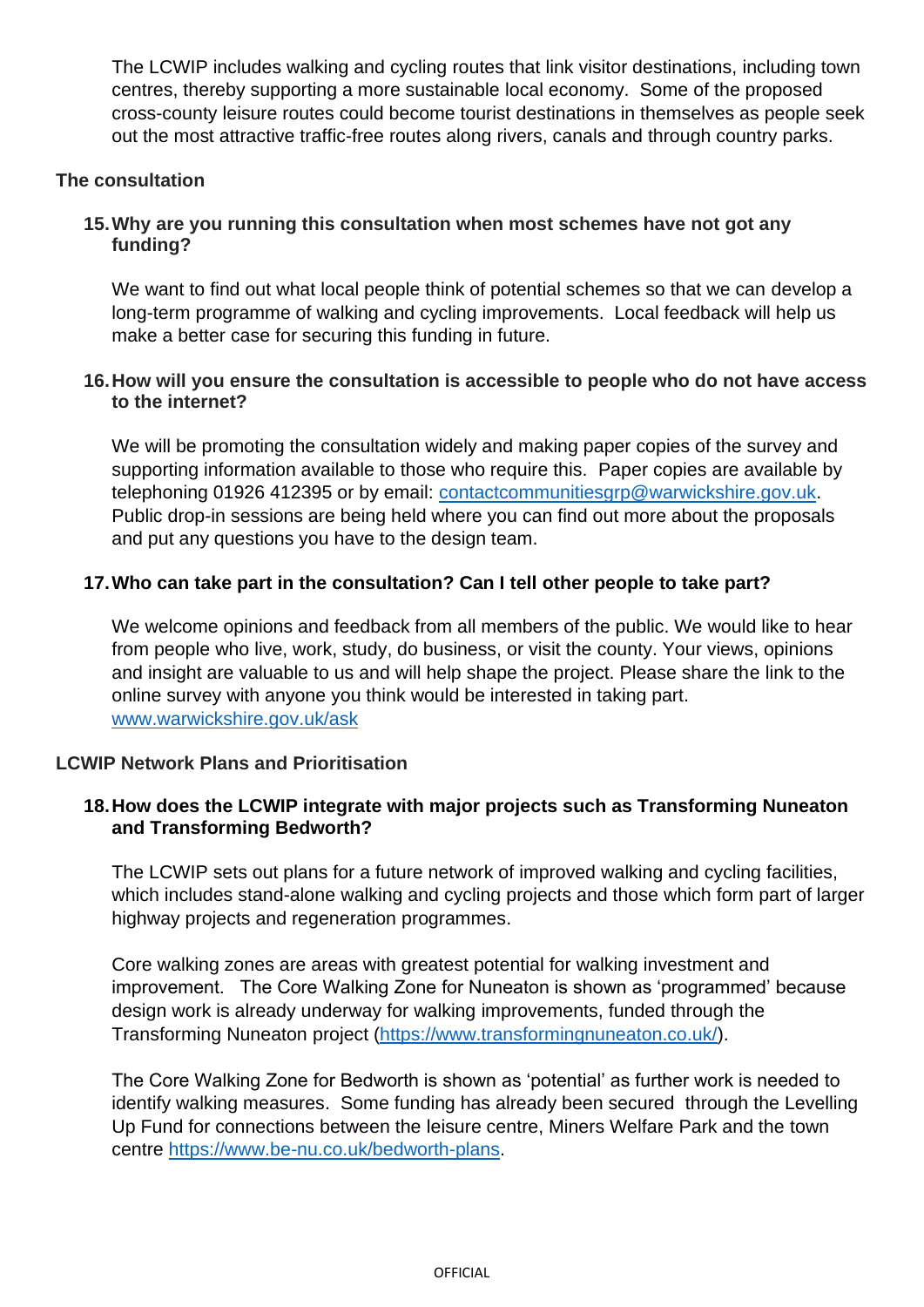## **19.Does the LCWIP take account of new developments?**

The LCWIP network plans have considered residential developments and new employment sites where this land has been allocated through the local planning process.

## **20.Are there differences across boroughs/ districts?**

The LCWIP is a countywide plan, but the potential schemes do respond to differences between areas identified in the evidence gathering process. This includes differences in local population and health outcomes, numbers of road traffic collisions involving pedestrians and cyclists, physical barriers to movement, local viewpoints and propensity to cycle. This means that the proposals for schemes do vary, not only between boroughs and districts, but between large and small towns, villages and countryside.

## **21.Why aren't there more walking schemes?**

The Warwickshire LCWIP provides an overview of walking and cycling networks. At this scale it is necessary to focus on the more strategic walking links. In addition, there is already a well-established and fairly well-connected network of footways and footpaths whereas cycle routes are more disjointed.

## **22.Why are the core walking zones not prioritised?**

There is currently insufficient detailed information available for assessment of these. Further work (including school site audits and/or area-wide walking audits) is required to identify the types of measures required in these areas.

## **23.Why are there no prioritisation scores for potential schemes being delivered by third parties?**

The purpose of the prioritisation is to inform a future delivery programme led by Warwickshire County Council. Potential schemes entirely in the control of third parties (including developers and organisations such as Sustrans, Canal and River Trust and HS2) were therefore not included in the prioritisation scoring.

## **24.How will you make sure that future schemes are inclusive to all users?**

Scheme designers will follow best practice and use latest guidelines. Equality Impact Assessments will be used to help identify impacts. Early engagement with local users will be sought wherever possible.

## **25.Is Warwickshire proposing Low Traffic Neighbourhood schemes within its towns and if so, are these highlighted within the LCWIP?**

The Warwickshire LCWIP provides an overview of walking and cycling networks and identifies potential routes and zones where more detailed studies are required. Although there is potential to incorporate Low Traffic Neighbourhood schemes within the core walking zones and as part of walking and cycling routes, these are not explicitly identified in the Warwickshire LCWIP